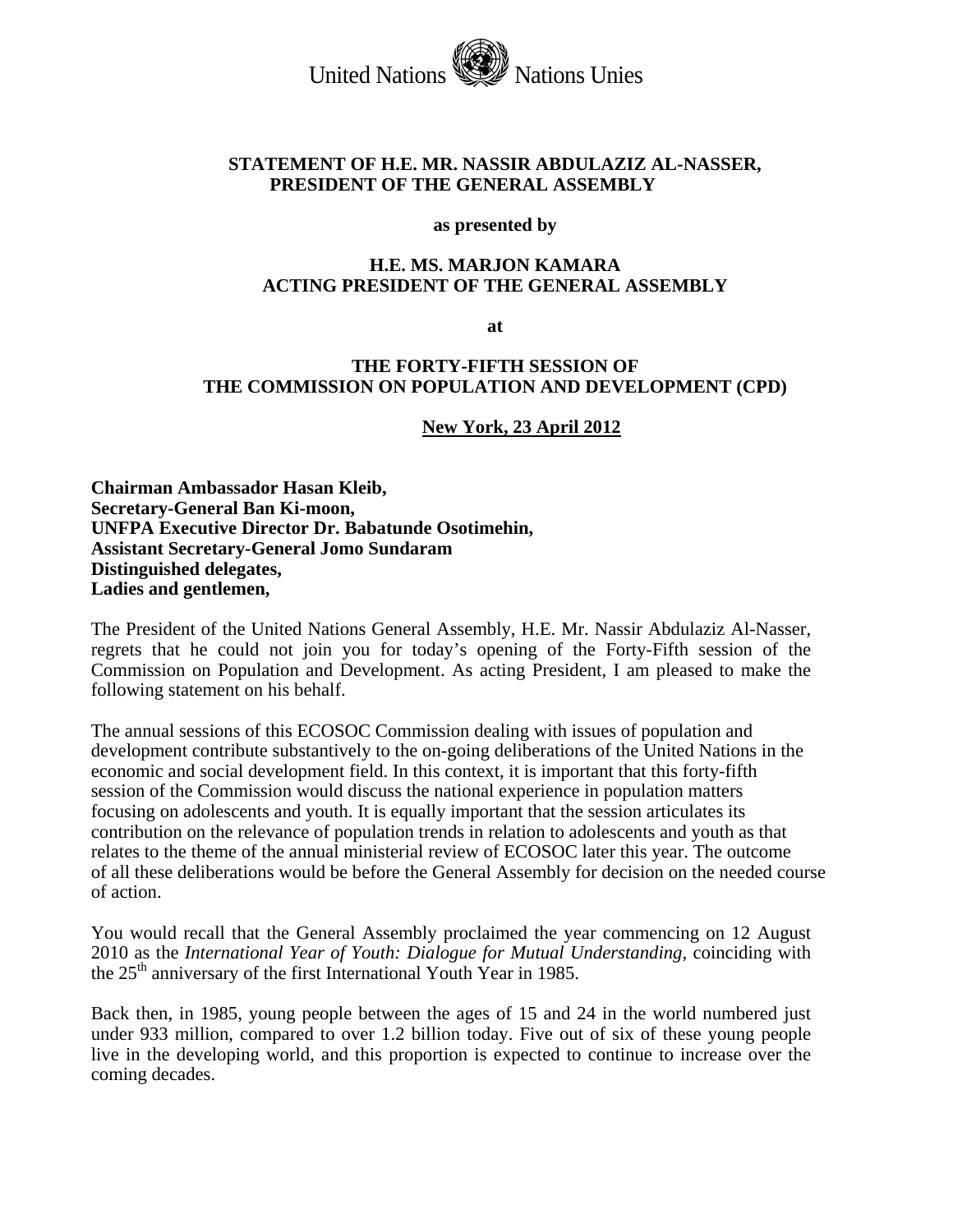These new generations of young people are active participants in society and making significant contributions to development. Today young people worldwide are better educated and face lower risks of early death than they did three decades ago. They hold the promise of a better future for themselves, their families and communities. However, notwithstanding these positive developments, the challenges and adverse environment that most of today's youth face are enormous and multifarious requiring concerted global attention for action.

Too many young people in the developing world still do not have adequate access to quality education, decent work opportunities or participation at decision-making levels. Many of them also lack information and access to family planning and reproductive health services, all of which compromise the ability of young people to realize their full potential.

# **Mr. Chairman,**

The Cairo Programme of Action of the International Conference on Population and Development of 1994 underscores the importance of promoting the well-being and opportunities of young people, including through their access to reproductive health education, information and care.

Recognizing the continued importance of the goals and objectives of the Cairo Programme of Action and the reality that those are yet to be fully achieved, last year the General Assembly decided to extend the Programme of Action along with the Key Actions for its further implementation beyond 2014.

In so doing, the General Assembly also decided to convene a special session during its  $69<sup>th</sup>$ session, twenty years after Cairo, to assess the status of implementation of the 1994 Programme of Action, and to renew the political support for the full achievement of its goals and objectives. Adolescents and youth will figure prominently in this assessment and plans for the further implementation of the Programme of Action.

## **Distinguished delegates,**

The focus of this session of the Commission on adolescents and youth reinforces the call to action from the high-level meeting on youth held last year. Governments and the international community must address in pragmatic, effective and forward-looking ways the challenges that limit the ability and opportunity of today's young to further their own development and that of the communities where they live.

Given the reality of the increasingly globalised nature of our world, young people of today need our support to develop their capacity as true world citizens to face the challenges of this interdependent planet. In this context, the positive contributions that young people are making in raising awareness and in identifying areas of practical actions towards more sustainable development need our attention and encouragement on the road to Rio+20 and thereafter. Rio+20 should serve to remind us that population dynamics are one of the key factors of medium and long-term sustainability.

I am encouraged to find that here in this very room we can see young people who are interested and active participants in effecting change. At the same time, we should not forget that there are